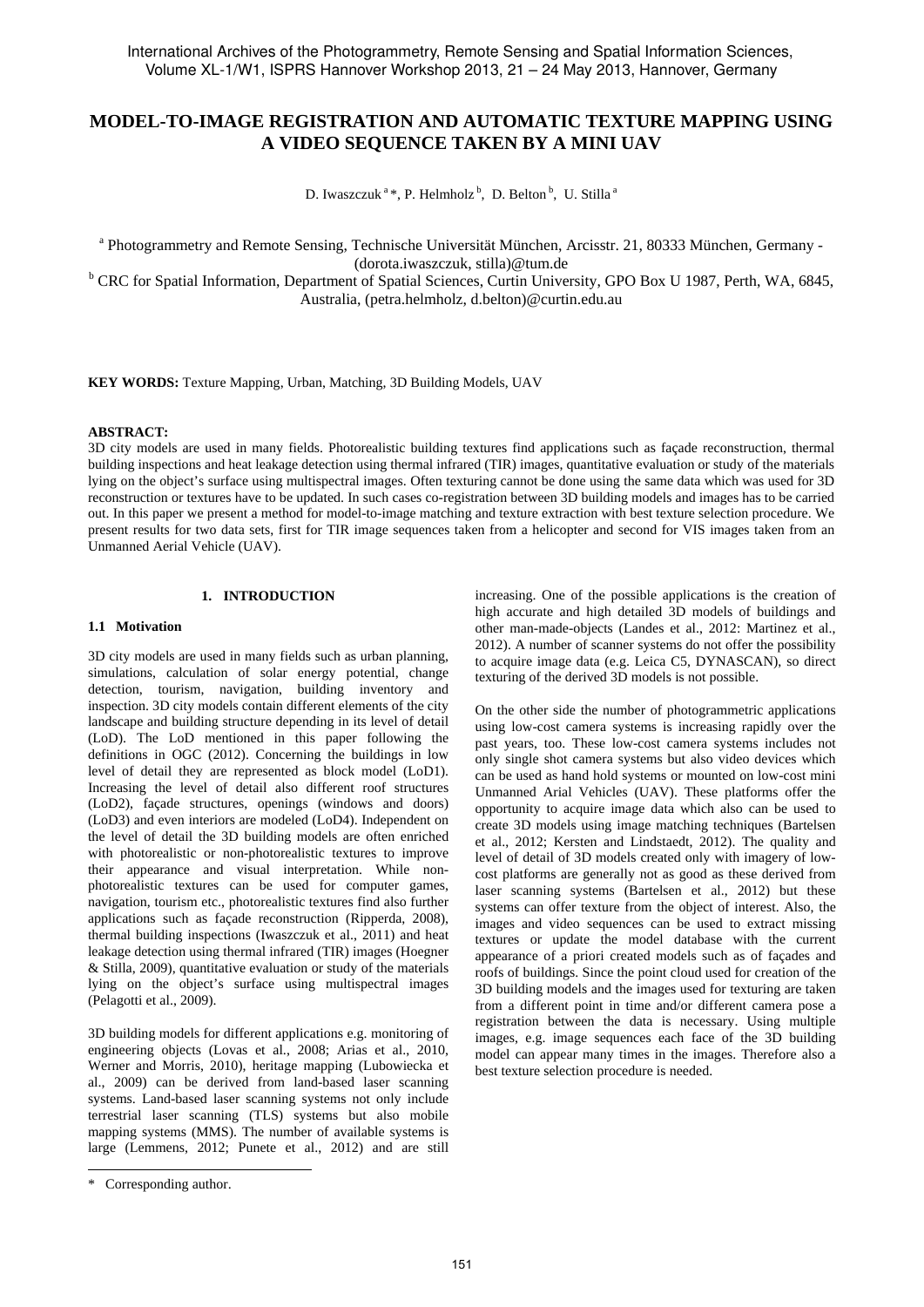# **1.2 Related Work**

Texturing existing 3D building models using an airborne camera system touches mostly such topics as matching, visibility checking and best texture selection.

Model-to-image matching problem for airborne imagery is frequently addressed in literature. Many methods for solving the problem have been proposed. Früh et al. (2004) implemented line matching based on slope and proximity by testing different random camera positions. However, as Ding & Zakhor (2008) mentioned, this method requires high computational effort. Hsu et al. (2000) search for the best camera position by minimizing the disagreement between projected features and features detected in the image. Other authors propose methods for coarse orientation which use vanishing points (Ding & Zakhor 2008, Förstner 2010). These methods lead to faster results, but they assume so called "Manhattan scenes", where many horizontal and vertical lines can be detected in the image. In some works (Vosselman 1992, Eugster & Nebiker 2009) relational matching is applied, which does not only consider the agreement between an image feature and a model feature, but also takes the relations between features into account. Methods can also be differentiated based on which image features they use for matching. Some authors propose points (Ding & Zakhor 2008, Avbelj et al. 2010), but most works consider lines as more natural for building structures and use them for co-registration (Debevec 1996, Früh et al. 2004, Schenk 2004, Eugster & Nebiker 2009). In some papers hybrid methods employing points and lines at the same time are presented (Zhang et al. 2005, Tian et al. 2008).

For visibility checking the depth-buffer method adopted from computer graphics is well-established. The depth-buffer is a matrix storing for every pixel the distance from projection centre to the model surface. This method was often proposed in some variations. Karras et al. (2007) tries to generalize the problem of orthorectification and texture mapping. He proposes a method for visibility checking based on depth image. Every triangulated 3D mesh is projected onto projection plane and for every triangle occupied pixels get identity number (ID) of the triangle. For pixels with more IDs the closest one is chosen. Frueh et al. (2004) used a modified depth-buffer storing additionally the product of a triangle's normal vector with the camera viewing direction at each pixel. Using information about vector product not occluded edges can be detected. Abdelhafiz & Niemeier (2009) integrate digital images and laser scanning point clouds. They introduce a Multi Layer 3GImage algorithm which classifies the visibility on two stages: point stage and surface stage. The visible layer and back layers are applied. Occluded vertexes are sent to a back layer, while visible vertexes appear on the visible layer. An image is used for texture mapping of a mesh, if all three vertexes of it are visible in this image. Abdelhafiz & Niemeier discuss also the problem of extrinsic (un-modelled) occlusions caused by such objects as traffic signs, trees and street-lamps. They propose a Photo Occlusion Finder algorithm which checks textures from many images for one mesh. When the textures of one mesh are not similar an occlusion occurred.

Objects taken by image sequences with a high frame rate from a flying platform appear in multiple frames. In this case textures with optimal quality have to be taken for texturing. Lorenz & Doellner (2006) introduced a local effective resolution and discuss it on example of images from a High Resolution Stereo Camera (HRSC) due to its special projection of line scanners (perspective and parallel). Frueh et al. (2004) uses a focal plane array. He determines optimal textures taking into account occlusion, image resolution, surface normal orientation and coherence with neighbouring triangles. He proposes to accept textures with few occluded pixels instead textures with very low resolution taken from extremely oblique view. This quality calculation is focused on texturing with optical images and good user perception.

# **1.3 Paper Overview**

In this paper we present technique for texture extraction using video sequence taken from a low-cost UAV and mapping on 3D building models which were extracted a priori using a TLS system. In contrast to other authors we pursue to get the best fit between the 3D building model and images so that extracted textures can be used for façade object detection. We also attempt to reach the best quality textures. In Section 2 we present our method for model-to image matching to improve the data co-registration. Section 3 we outline texture extraction and best texture selection. In Section 4 we describe our experiments, in Section 5 present the results and finally in Section 6 discuss the results and future work.

# **2. COREGISTRATION**

The main goal of this research is to create the best possible texture for each face of the 3D building model. In general there are two issues which should be considered by extracting the textures. On the one hand the texture should exactly picture the appearance of the face, it means the co-registration between the image used for the extraction and the 3D building model should be the best possible. This is important in case when the textures are used for object detection when the position of the object locally in the façade should be well known. On the other hand the resolution of the texture should be preferably high, so that the in the texture depicted elements can be recognised. Accordingly our method can be split in two main stages: (i) matching and (ii) texture extraction with best texture selection.

# **2.1 Model-to-image matching**

In this research we assume a video sequence or multiple images with a very large overlap and a roughly known camera pose, however with an accuracy which is not sufficient for texture extraction. Such camera pose can be derived from GPS/INS devise mounted on the UAV or other flying platform used for acquisition. The information about the approximate camera pose is used for the initial projection of the 3D building model into the images. According to the inaccurate camera pose derived from the navigation data a mismatch between the projected 3D model and the image structures is expected. To compensate this mismatch a model-to-image matching is needed. For this purpose we use building edges and line segments extracted in the images. On the one hand linear structures are more suitable than points to represent building, on the other hand they are more difficult to represent, especially in 3D using e.g. parameterization with two angles and two coordinates (Schenk, 2004, Iwaszczuk et al., 2012) or Plücker coordinates. Such representation leads to more complicated projection matrix than projection matrix for points. In 3D building models edges are clearly defined by the end points (building corners) while the line segments extracted in the images often represent only a part of the real building edge.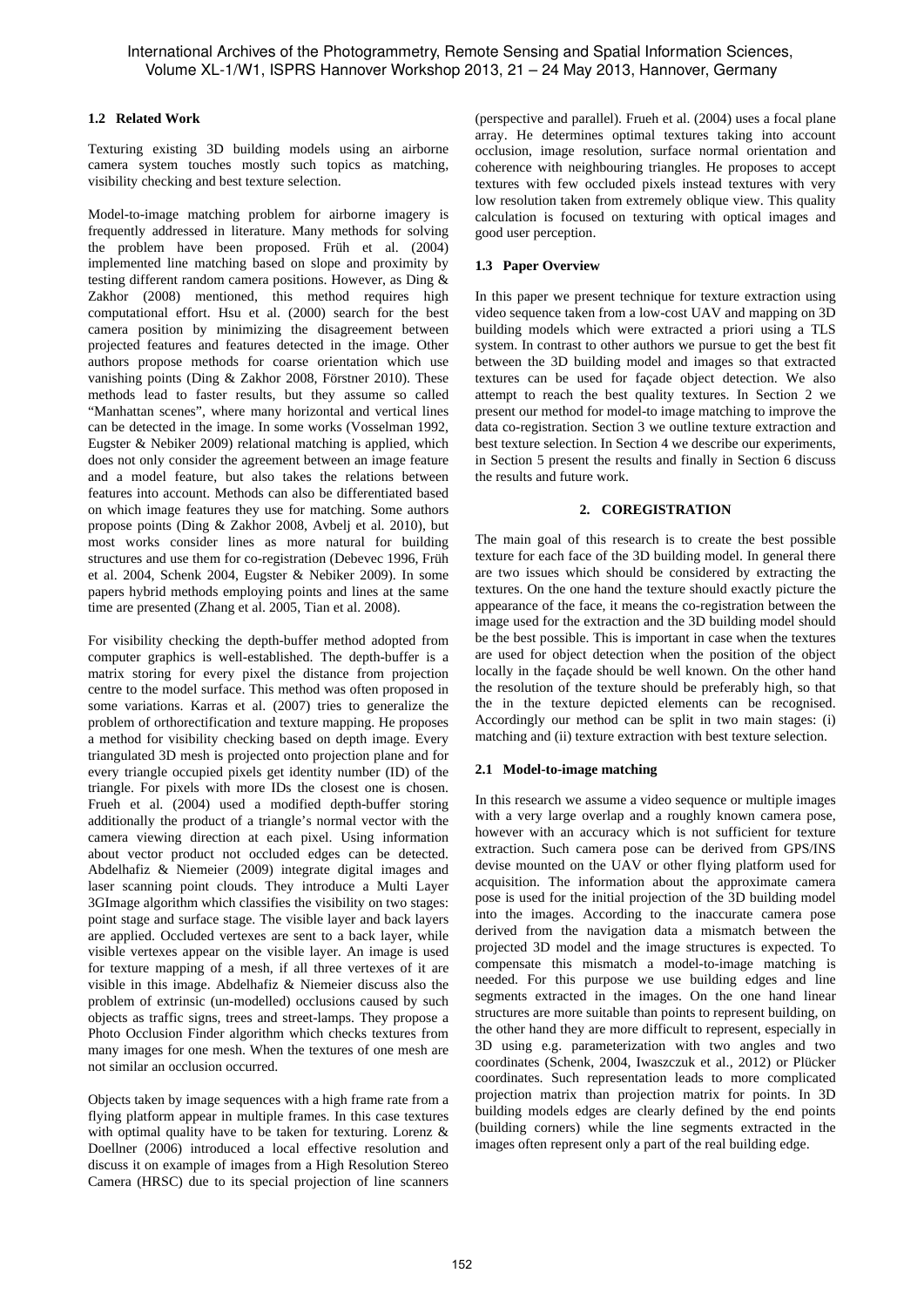Therefore we propose point representation for building edges in 3D and line representation for projected edges and detected line segments in 2D. We project 3D building corners into the image and calculate 2D line parameters **l**' using

$$
\mathbf{l}' = \mathbf{x}' \times \mathbf{y}' \tag{1}
$$

where **x**',**y**' are projected end points. Then we build a buffer around the projected line segment where the size of the buffer is calculated by error propagation of camera uncertainty during edge projection. We test line segments detected in the image if they are arranged within the buffer and if the angle difference between both line segments is smaller than a threshold. If this both conditions are fulfilled inspected two line segments are assigned as preliminary correspondences. These preliminary correspondences result in many outliers, even up to 80-90% (Iwaszczuk et al., 2012). Therefore we reduce these correspondences using outlier detector. We propose two methods to achieve our goal: RANSAC and accumulator approach.

**2.1.1 RANSAC:** To eliminate incorrect preliminary correspondences, we propose the RANdom SAmple Consensus – RANSAC (Fischler & Bolles 1981). From the set of all hypothetical correspondences we randomly select three correspondences from different parts of the model and calculate exterior orientation parameters without redundancy. We then check how many of the remaining correspondences fit the randomly estimated exterior orientation parameters. This procedure is repeated *k*-times, and *k* is calculated as

$$
k = \frac{\log(1 - 0.99)}{\log(1 - (1 - \varepsilon)^{3})},
$$
 (2)

where  $\varepsilon \in (0,1)$  is the outliers rate and the probability that RANSAC makes at least one error free selection is 99%. We estimate *ε* as:

$$
\varepsilon = K - K_{Mod} \,, \tag{3}
$$

where  $K$  is the number of hypothetical correspondences selected by the assignment algorithm and  $K_{Mod}$  is the number of model lines which have at least one assigned image line. The RANSAC algorithm results in new exterior orientation parameters and a set of correct correspondences.

**2.1.2 Accumulator**: Assuming the uncertainty in range of few meters in the camera position and few degrees in the camera orientation the mismatch between the projected linear model structures and the structure in the image can be simplified to a 2D transformation. The error of the camera position and orientation results mostly in a 2D translation of the projected model. Thus rotation, scale and other transformation parameters can be neglected in this step.

To find the correct match between the projected 3D model and the image we try a set of possible translation of the projected model and fill the accumulator searching the most likely position of the model in the image. The same process is repeated with rotating the projected 3D model using small range of angles. This step results in a 3 dimensional accumulator filled with the number of correspondences assigned to every

cell of the accumulator, which means for every position and 2D rotation of the projected 3D model. Then we search for the maximal number of correspondences in the accumulator space and use the assigned line-to-line correspondence to calculate the camera pose.

### **2.2 Optimal camera pose estimation**

After the elimination of outliers we use the remaining correspondences to calculate optimal camera pose for each frame. As observations we use line segments detected in the image assigned to pairs of 3D points representing building corners (two 3D building corners represent a building edges in 3D). Therefore, we can write the coplanarity equation for both: 3D building corners **X**, **Y** and line segment  $\mathbf{l} = \mathbf{x} \times \mathbf{y}$  in the image, where **x**, **y** are the end points of the line segment. Accordingly every correspondence results in two conditions

$$
\mathbf{g}_1(\hat{\mathbf{p}}, \hat{\mathbf{b}}) = \mathbf{1}^{\mathrm{T}} \mathbf{P} \mathbf{X}
$$
  
\n
$$
\mathbf{g}_2(\hat{\mathbf{p}}, \hat{\mathbf{b}}) = \mathbf{1}^{\mathrm{T}} \mathbf{P} \mathbf{Y}
$$
\n(4)

with 3 equations for parameters **p** and observations **b** each, where only two of 3 equations are linearly independent. Therefore, we introduce condition for observations

$$
\mathbf{c}_1(\hat{\mathbf{b}}) = |\mathbf{l}| - 1 = 0 \tag{4}
$$

so that we can introduce statistical model and singular covariance matrices (Förstner, 2004). The vector **b** consists of line parameters of detected line segments; **l** and **p** are the exterior orientation parameters which define the projection matrix **P**. Optimal parameters **p** are estimated using Gauß-Helmert model.

### **3. BEST TEXTURE SELECTION AND TEXTURE EXTRACTION**

Best texture selection is needed when one face appears in multiple images. For this purpose a quality measure should be developed. This issue was already discussed in Iwaszczuk & Stilla (2010). We continue the same idea and define quality measure as function of occlusion, angles between normal of the investigated face and direction to the projection centre and its distance to the projection centre.

Best texture selections procedure is schematically presented in Fig. 1. Starting from the first frame we project each  $FACE<sub>i</sub>$  into *FRAMEi* and check if this frame was projected within *FRAMEi*. If this condition is fulfilled we calculate occlusion and if *FACEj* is visible in  $FRAME_i$ , we compute the quality  $q_{ii}$  for  $FACE_i$  in *FRAME<sub>i</sub>*. If  $q_{ij} > q_{current,i}$  new texture  $t_{current,i}$  we replace by  $t_{ij}$ . At the same time we create the resolution map  $m_{ij}$  and use to replace *mcurrrent,j*. This procedure is repeated for all *n* frames and *k* faces.

Effectively this algorithm does not have to output the ready texture but only the reference for each face to the frame or frames where this face has the best quality. Therefore this procedure can be done prior to the texture extraction or ever prior to the data acquisition if the planed flying trajectory is known.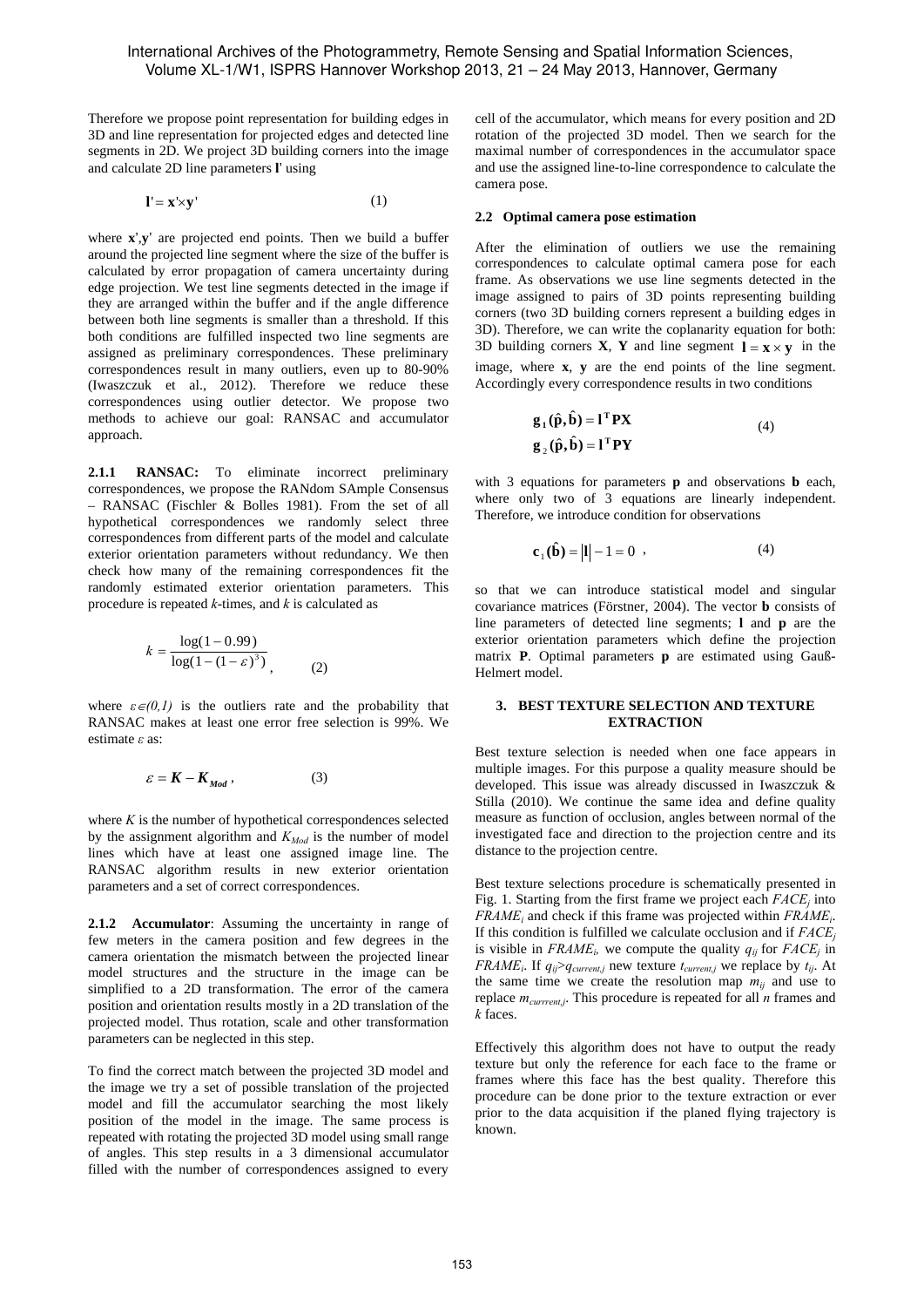### **4. EXPERIMENTS**

Presented method is tested using two datasets. The first dataset was taken in the city centre of Munich, Germany using a TIR camera mounted on a helicopter. The second dataset comes from Curtin University Campus in Perth, Australia and was acquired using a low cost sport camera mounted on a mini UAV.



Figure 1. Texture mapping procedure with best texture selection

#### **4.1 TIR images taken from a helicopter**

The thermal images were taken in dense urban area with the high resolution IR camera AIM 640 QLW FLIR with the frame rate 25 images per second, which was mounted on a platform carried by helicopter. The flight height was approximately 400 m above ground level. The camera was forward looking with oblique view of approximately 45°. The helicopter flew 4 times over the test area, i.e. main campus of Technische Universitaet Muenchen (TUM), Munich, Germany, recording a sequence of IR images. The helicopter was equipped with the GPS/INS Applanix POS AV 510. 3D building models were created manually using commercial software and were translated to CityGML format (OGC, 2012).

#### **4.2 VIS images taken from a UAV**

The camera used for the second data set is the *ION Air Pro 1080p HD Action Sports Video Camera* which can capture RGB video sequences. The resolution of the camera is 1920x1080 pixels which is a 16:9 format; it can capture 30 frames per second. The lens installed in the camera is a 170 degree wide angle lens. This relative light camera (130 grams) was mounted on an inexpensive Parrot AR.Drone 2 UAV system with a weight of less than 380g (without hull to safe weight). The UAV system with camera is shown in fig. 2. The Parrot AR.Drone 2 UAV is a rotor UAV and therefore offers the possibility also to fly around the object of interest. The UAV can be controlled with a table system using inboard a 3 axis gyroscope, a 3 axis accelerometer and a 3 axis magnetometer. However, even that this instruments are mounted into the UAV, it was not possible to use the navigation data.



Figure 2. AR.Drone 2 UAV system with ION Air Pro camera.

Instead, the algorithm of Hollick et al. (2013) was used. This algorithm was introduced with the aim to be able to process large video sequence data sets in order to create 3D point clouds and models including the determination of the parameter of the interior and exterior orientation. The algorithm works in three steps. First the number of images is reduced, second the parameters of the exterior and interior orientations are determined together with a 3D point cloud, and third a textured TIN is created. The last step, the creation of a textured model (TIN) was not applied for our tests. As mentioned, in the first step number of images is reduced. This step includes the filtering of the 6 minute video sequence to remove unusable frames, i.e. showing images without information (for instance grass during take-off and landing), and the extraction of a minimal number of frames form the video sequence while maintaining connectivity and overlap where possible. After the first steps, the 10800 initial number of images extracted from the video sequence could be reduced to 2209. The next is an adjustment using all remaining images. Outcome is a 3D point and the parameters of the exterior and interior as outcome. After the images are classified, matching images are determined. The matching images are used to extract first a sparse point cloud, and then a dense point cloud including the parameter of the interior and exterior orientation. However, the on-the-flycalibration of the wide angle camera challenges the further processing of the data. The camera should be calibrated next time prior to the flight. Further details about the approach are available in Hollick et al. (2013).

### **5. RESULTS AND EVALUATION**

In each of 10 frames from first data set our correspondence selection algorithm was carried out. *TP* – true positive matches, *P* – all possible correct positive matches (ground truth), *FP* – false positive matches were verified visually. All possible correct negative matches *N* (ground truth) were calculated as *N*=*number\_of\_all\_extraced\_lines*-*P*. We calculated also true negative *TN=N-FP* and false negative *FN=P-TP* matches. These data were used for evaluation and comparison of outlier detection algorithms (Tab. 1). We calculated true positive rate *TPR=TP/P*, false positive rate *FPR=FP/N* and false discovery rate *FDR=FP/(FP+TP)* for each frame using accumulator or using RANSAC. Then we calculated the mean over all investigated frames for each rate. It can be observed that *FPR* is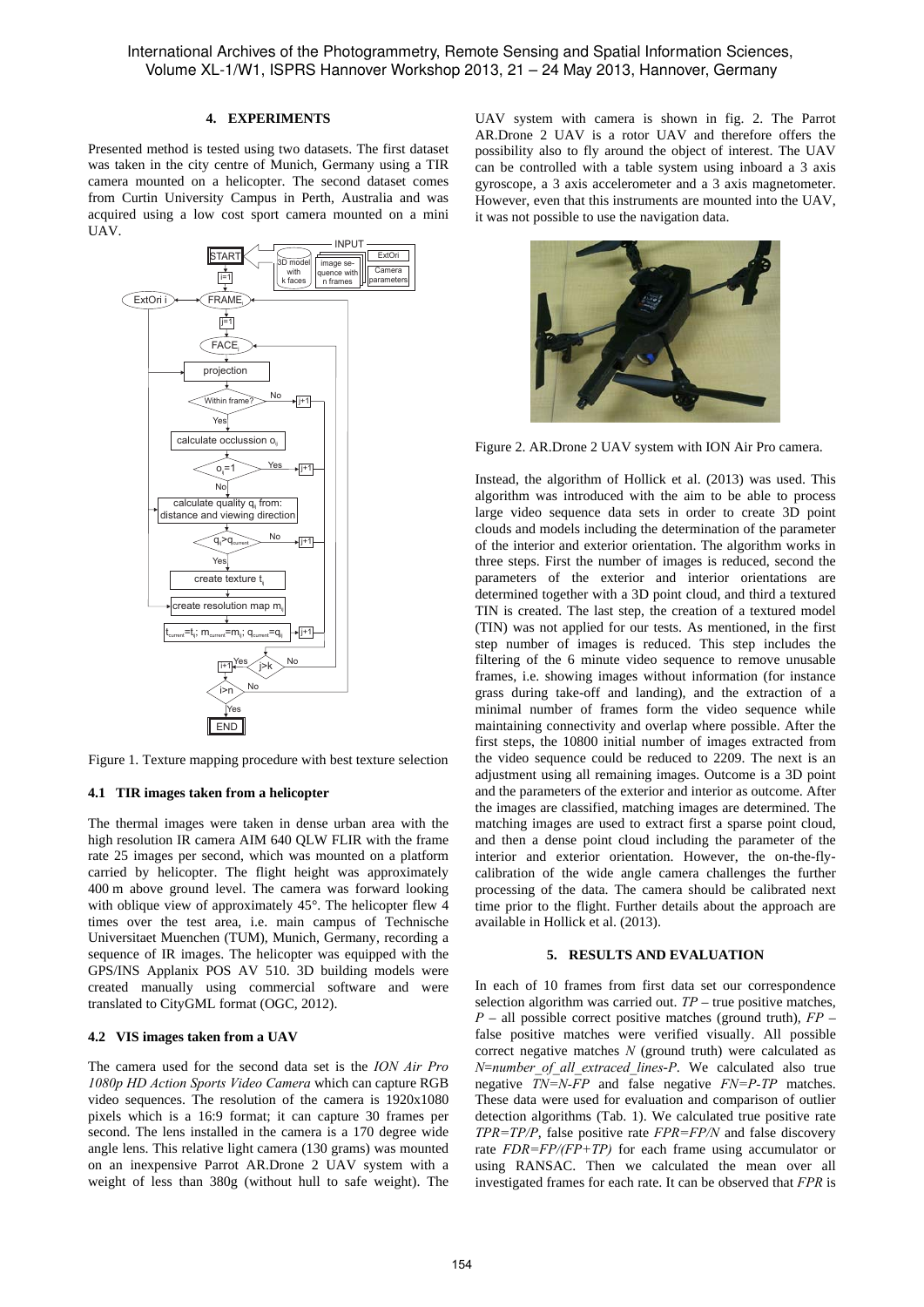very low in case of both outlier detectors but this is due to the large *N*. It should be mentioned that assignment was carried out in a part of the image. *N* depends on all lines segments detected in the frame. Therefore we also calculated *FDR* which is more representative in this case. In Tab. 1 can be seen that accumulator achieves better results: It is characterised by higher *TPR* and lower *FPR* and *FDR*.

| Fame                | N   | P  | <b>ACCUMULATOR</b>               |                                 |                   | <b>RANSAC</b>            |                   |                   |
|---------------------|-----|----|----------------------------------|---------------------------------|-------------------|--------------------------|-------------------|-------------------|
|                     |     |    | <b>TPR</b><br>$\lceil \% \rceil$ | <b>FPR</b><br>$\lceil\% \rceil$ | <b>FDR</b><br>[%] | TPR<br>$\lceil\% \rceil$ | <b>FPR</b><br>[%] | <b>FDR</b><br>[%] |
| #13200              | 724 | 34 | 76,47                            | 0.55                            | 13,33             | 52,94                    | 0.69              | 21,74             |
| #13201              | 731 | 33 | 63,64                            | 1,09                            | 27,59             | 60,61                    | 1,64              | 37,50             |
| #13202              | 738 | 34 | 76,47                            | 0.54                            | 13,33             | 64,71                    | 0.68              | 18,52             |
| #13203              | 735 | 32 | 59,38                            | 1,50                            | 36,67             | 37,50                    | 1,90              | 53,85             |
| #13204              | 745 | 32 | 53,13                            | 1,74                            | 43,33             | 59,38                    | 1,07              | 29,63             |
| #13205              | 755 | 33 | 51,52                            | 1,46                            | 39,29             | 48,48                    | 1,59              | 42,86             |
| #13206              | 773 | 34 | 88,24                            | 0,26                            | 6,25              | 52,94                    | 0.91              | 28,00             |
| #13207              | 771 | 33 | 60,61                            | 1,30                            | 33,33             | 57,58                    | 1,69              | 40,63             |
| #13208              | 762 | 35 | 28,57                            | 1,31                            | 50,00             | 60,00                    | 1,18              | 30,00             |
| #13209              | 778 | 34 | 73,53                            | 0,77                            | 19,35             | 55,88                    | 1,67              | 40,63             |
| MEAN <sup>[%]</sup> |     |    | 63,15                            | 1,05                            | 28,25             | 55,00                    | 1,30              | 34,33             |

Table 1. Evaluation and comparison of outlier detectors. *N*- all possible correct negative matches, *P* – all possible positive matches, *TPR*- true positive rate, *FPR* – false positive rate, *FDR* – false discovery rate.

Fig. 3 presents textured 3D building model using the data described in Section 4.1. According to missing control points the algorithm from Hollick et al. (2013) was not able to calculate the world coordinates of the scene and created only a point clouds and exterior orientation in a local and scaled coordinate system. The 3D model was brought together manually my 3D motion and scaling. Results for this scene are presented in Fig. 4. On the left 3D building model with the point cloud and all camera centres are depicted. On the right a fragment of manually textured model is presented.



Figure 3. Test area "TUM": Textured 3D building model.



Figure 4. Test area "Curtin University". Left: Calculated camera position (green), 3D mode (blue) and generated point cloud (true colors). Right: manually texture 3D model.

## **6. DISCUSSION AND OUTLOOK**

In this paper we presented a method for texture mapping which focuses on the best fit between the 3D building model and images on the one hand and on the best texture selection on the other hand. It allows introducing uncertainties of the image lines and can be extended with uncertainties of the building model by treating the building corners as observations in the adjustment step. However our method can deal only with georeferenced data. Therefore, in the future a strategy for the data without navigation should be developed, so that also the second data set can be successfully textured. Further challenge, which can be observed in the second data set is exterior occlusion caused by vegetation or unmodeled buildings. Therefore, in the future not only self occlusion by the 3D building model should be considered but also the exterior occlusion should be detected and handled. For this purpose the point cloud created in structure from motion algorithm can be utilized. Moreover for the second data set a better calibration of the fish eye camera in necessary to achieve better accuracy of the point cloud and initial exterior orientation.

#### **ACKNOWLEDGMENTS**

The authors would like to thank Frauenhofer IOSB, Ettlingen, for providing thermal images. The work has been supported by the Cooperative Research Centre for Spatial Information, whose activities are funded by the Australian Commonwealth's Cooperative Research Centres Programme.

### **REFERENCES**

Abdelhafiz A, Niemeier W (2009), In: Godhoff F, Staiger R. Terrestrisches Laserscanning (TLS 2009). *Yes, we Scan! Beiträge zum 91. DVW-Seminar am 19. und 20. November 2009 in Fulda*. Schriftreihe eds DVW. Band 60/2009

Arias P, Riveiro B, Armesto J, Solla M (2012) Terrestrial Laser Scanning and Non Parametric Methods in Masonry Arches Inspection. In *International Archives of Photogrammetry, Remote Sensing and Spatial Geoinformation Sciences*, Vol. 38, Part 5: 39-44.

Avbelj J, Iwaszczuk D, Stilla U (2010) Matching of 3D Wire-Frame Building Models with Image Features from Infrared Video Sequences taken by Helicopters. *International Archives of Photogrammetry, Remote Sensing and Spatial Geoinformation Sciences* 38(3b): 149–154.

Bartelsen, J., Mayer, H., Hirschmueller, H., Kuhn, A., Michelini, M. (2012) Orientation and Dense Reconstruction from Unordered Wide Baseline Image Sets. P*hotogrammetrie Fernerkundung Geoinformation* 2012 (4):331-340.

Debevec P E, Taylor C J, Malik J (1996) Modelling And Rendering Architecture from Photographs: A Hybrid Geometry- And Image-Based Approach. – Proceedings of the *23rd Annual Conference on Computer Graphics and Interactive Techniques*: 11–20

Ding M, Zakhor A (2008) Automatic Registration of Aerial Imagery with Untextured 3D Lidar Models. IEEE Computer Society *Conference on Computer Vision and Pattern Recognition* (CVPR)

Eugster H, Nebiker S (2009) Real-Time Georegistration Of Video Streams From Mini Or Micro Uas Using Digital 3d City